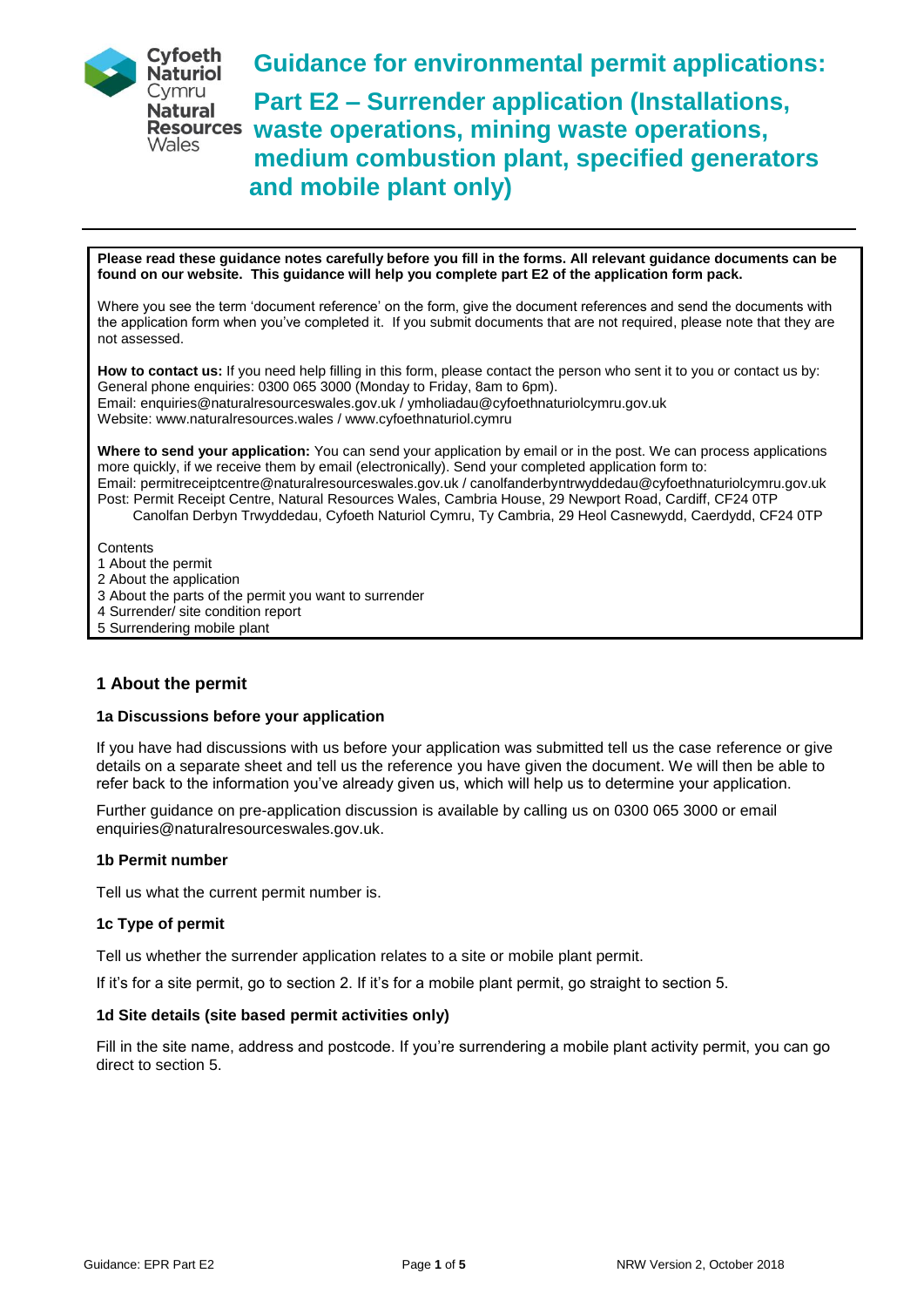# **2 About the application**

## **2a Guidance on surrendering a medium combustion plant or specified generator**

If you are applying to surrender a medium combustion plant or specified generator, go to Section 2f.

## **2b Guidance on low risk surrender**

You can find guidance on low risk surrender in 'Regulatory guidance note 9 surrender', 'Horizontal guidance note 5 site condition report' and 'The surrender of permits for the permanent deposit of waste'. You can get these by calling 0300 065 3000 or by downloading them from our guidance webpages.

For details of the fees for sites where either operations never started or they are low risk for other reasons see the Charging Guidance which can be found on our 'How we regulate you' webpages.

#### **Low risk surrender**

Tell us whether the surrender application is a basic surrender application or a low risk surrender application.

A 'low risk' surrender application is where you are applying to surrender a permit for an activity where the evidence burden to demonstrate that the site is in a satisfactory condition is small or non-existent. This will include permits where the operation never started. If we have confirmed that the facility you wish to surrender is low risk and we do not have to carry out an intrusive investigation (except in the case of a landfill surrender; see below), tick this box and you pay a reduced fee. **You must also send a copy of the evidence with the application.**

## **Surrendering a landfill**

Low risk landfill surrender will include an intrusive investigation; check the guidance and talk to us. If we confirm that the criteria for low risk landfill surrender are met, tick this box and you will pay a different reduced fee. **You must also send a copy of the evidence with the application.**

You can find guidance on low risk landfill surrender in 'The surrender of permits for the permanent deposit of waste'. You can get this by calling 0300 065 3000 or by downloading it from our guidance webpages.

#### **Surrendering a permit where operations have not commenced**

If we have confirmed that the facility you wish to surrender is low risk because operations have not started and so we do not have to carry out an intrusive investigation, tick this box and you pay a different reduced fee. **You must also send a copy of the evidence with the application.**

## **2c Basic surrender**

A 'basic' surrender application is where you are applying to surrender a permit for an activity where it is clear there should be no risk to land if the operator has met the conditions/rules in the permit.

The types of activities that fit within both of these types of surrender application are set out in the our regulatory guidance note No 9 Demonstrating land and groundwater are protected to assist the surrender of an environmental permit. Showing that land and groundwater are protected at:

- Installations
- waste facilities;
- mining waste operations.

Only the activity types set out in the relevant section of Regulatory Guidance Note 9, quality for a Basic Surrender.

#### **2d Have we confirmed during discussions we have had with you before your application that this will be a low risk or basic surrender?**

If you are applying for a low risk or basic surrender you must fill in these questions. **You must also include written evidence (from us) that we have agreed you meet the requirements.** This will normally be a letter or email from your site compliance officer.

Please read our guidance (see above sections 2b and 2c for references) which will help you decide if the application will meet the requirements of a low risk or basic surrender.

Please get in touch with us to discuss this so we can confirm, either way, what type of application this will be. It is very much in your interests to agree with us first that your application is a low risk or basic surrender.

#### **2e Have there been any changes since the discussions?**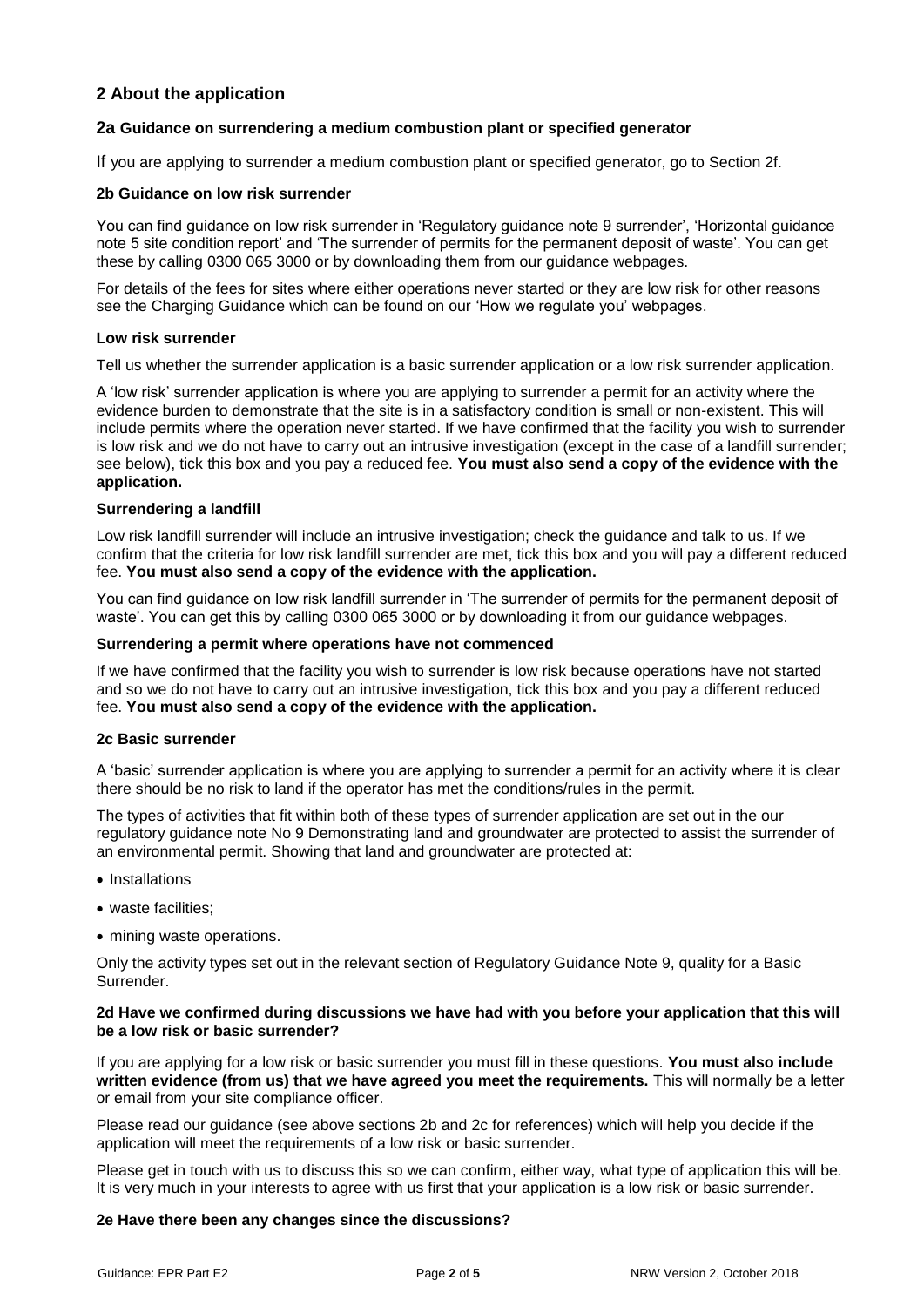If there have been any changes since we discuss/ agreed a low risk or basic surrender with you, please get in touch with us to discuss this with us.

The changes may mean you can no longer meet the requirements. Or that we can confirm, either way, what type of application this will be.

#### **2f Is it a part or full surrender?**

Tell us whether the surrender is for part or all of the permit,

If it's for part of the permit, go to section 3. If it's for all of the permit, go straight to section 4.

## **3 About the parts of the permit you want to surrender**

A partial surrender is where you apply for surrender in respect of some but not all of the activities covered by your permit.

If the application is accepted, you will still be able to operate the activities that were not covered by the partial surrender. For example, if you run a manufacturing process and a dedicated waste treatment facility, improvements to the former may eliminate waste production, making the latter redundant. In this case you might want to surrender the permit in respect of the waste facility.

#### **3a and 3b Supply plans**

If you are applying for a partial surrender, you will need to supply a map or plan identifying the part of the permit to which the surrender application relates, and a map or plan identifying the part (or parts) of the permit you will be keeping (please mark the new boundary in green).

#### **3c Fill in Table 1 with details of all the activities you no longer operate or plan to stop operating**

Complete a separate table for each installation, waste facility or mining waste operation.

#### **Standard facilities**

Installation, waste facility or mining waste operation reference: Use a unique identifier for each facility you are applying to partially surrender.

Schedule 1 references: Leave this column blank.

Description of the activity: Leave this column blank.

Description of the waste operation: Leave this column blank.

Description of the mining waste operation: Leave this column blank.

Standard facility: Identify which standard rule set or sets you want to surrender.

If you are applying to partially surrender installations

Installation, waste facility reference or mining waste operation: Use a unique identifier for each installation you are applying to partially surrender.

Schedule 1 references: Quote the section number, part A(1) or A(2) or B, then paragraph and sub paragraph number as shown in Part 1 of Schedule 1 to the regulations of the activities you are applying to surrender.

Description of the activity: Use the descriptions as used in Schedule 1 of the regulations.

Description of the waste facility: Leave this column blank.

Standard facility: Leave this column blank.

If you are applying to partially surrender waste facilities

Installation, waste facility or mining waste operation reference: Use a unique identifier for each waste facility you are applying to partially surrender.

Schedule 1 references: Leave this column blank.

Description of the activity: Leave this column blank.

Description of the waste facility: Identify which parts of the waste facility you want to surrender.

Description of the mining waste operation: Leave this column blank.

Standard facility: Leave this column blank.

If you are applying to partially surrender mining waste operations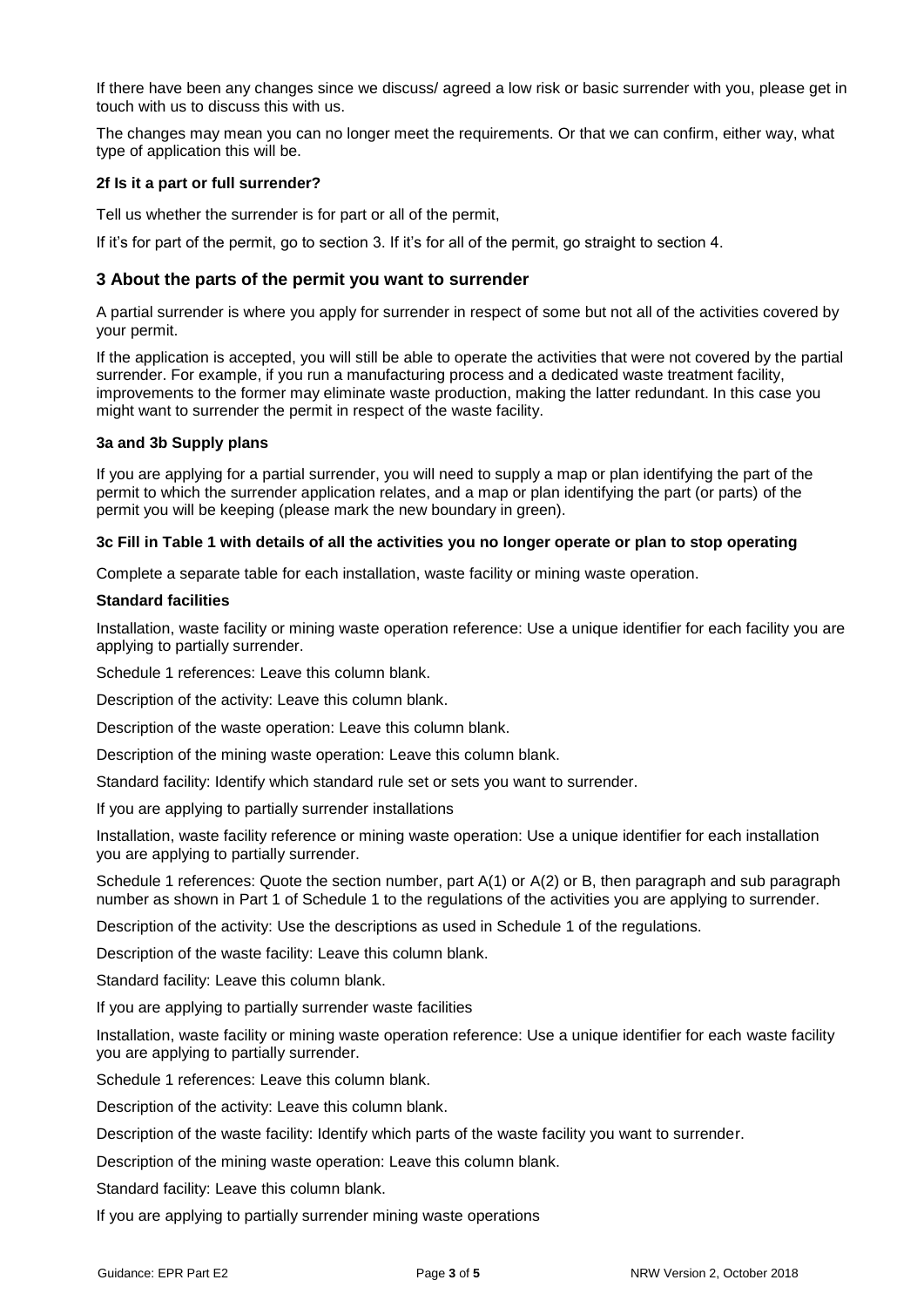Installation, waste facility, mining waste operation reference: Use a unique identifier for each mining waste operation you are applying to partially surrender.

Schedule 1 references: Leave this column blank.

Description of the activity: Leave this column blank.

Description of the waste facility: Leave this column blank.

Description of the mining waste operation: Identify which parts of the mining waste operation you want to surrender.

#### **3d Potential changes to permit conditions as a result of the part surrender**

It might be necessary, as a result of a partial surrender, to vary some of the permit conditions in the remaining permit.

For example, the conditions could regulate an aspect of a relationship between two different activities. If the permit were to be surrendered in respect of one of those activities, the conditions relating to the other may have to be changed.

If you think the surrender for which you are applying requires any variations to the remaining permit conditions, you should also fill in the relevant part C of the application form pack to apply for those changes.

Give the document reference here for your completed part C so we can reference it when determining your surrender application.

## **4 For all applications (except mobile plant)**

#### **4a Surrender (site condition) report**

You must supply a surrender site condition record/baseline report (for Industrial Emission Directive sites) describing the condition of the site of your permit (or the relevant part of the site in the case of a partial surrender). This report should demonstrate that there has been no deterioration in the site condition as a result of permitted activities since the permit was issued (but excluding areas of landfill or permanent deposits of mining wastes). If pollution has occurred, you must demonstrate that the site has been returned to a satisfactory condition.

You can get detailed guidance on the preparation of a site report at the permit surrender stage by calling 0300 065 3000 or by downloading it from our guidance webpages.

You can find guidance on landfill surrender reports in 'The surrender of permits for the permanent deposit of waste'. You can get this by calling 0300 065 3000 or by downloading it from our guidance webpages.

Give the document a reference and send the document with the application form when you've completed it.

#### **4b Steps taken to avoid pollution risks or to return the site to a satisfactory condition**

Tell us whether any steps have been taken to avoid any pollution risk or to return the site to a satisfactory state. In most cases we will need to be satisfied that any pollution risks that have resulted from the operation of the site since the permit was granted have been removed. In the case of relevant waste operations you may also need to take steps in relation to pollution risks that resulted from operations before the permit was granted. You must describe the pollution risks that you have identified and the steps you have taken to address them.

Where appropriate, explain how you have implemented any requirements of your permit relating to removal of pollution risks and restoration of the site to a satisfactory state upon surrender. The site condition report guidance requires that any steps taken to avoid pollution risks or to return the site to a satisfactory state are described in the surrender site report detailed in question 4a above.

Give the document a reference and send the document with the application form when you've completed it.

Section 5.0 of the site condition report guidance provides the criteria for when an intrusive investigation is required as part of an application to surrender. The guidance can be found on our guidance webpages.

Tick 'yes' if you think your application does not require an intrusive investigation (note except for a low risk surrender of a landfill) and meets the low risk criteria detailed in the site condition report guidance.

Tick 'yes' if there are any regulated facilities included in your application where operations have not started. Detail which ones in the free text box provided as they will be subject to a lower surrender application charge.

Now fill in the relevant parts of C1 to C7 if you answered 'yes' to question 3d above, and part F1 in all cases.